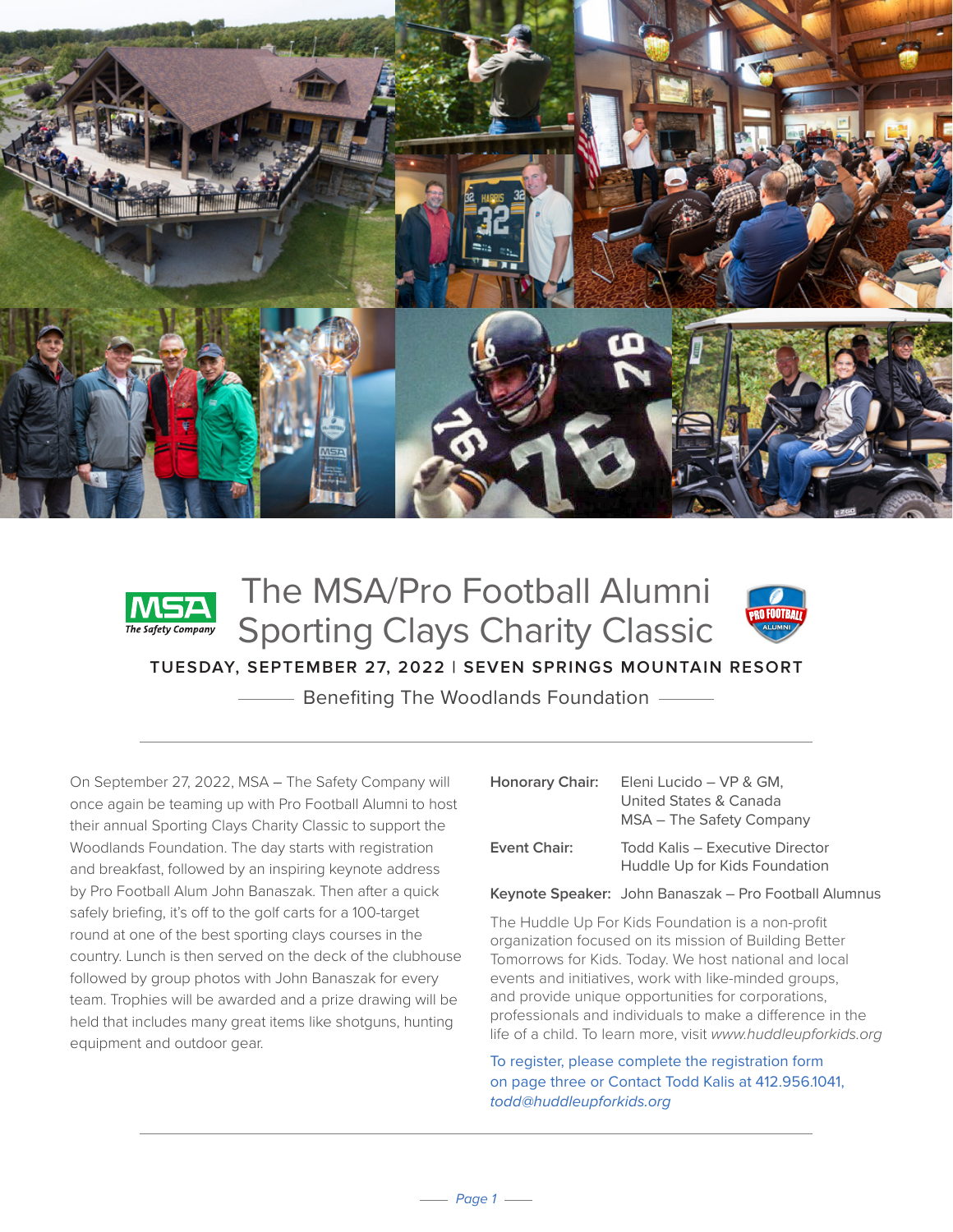

# The MSA/Pro Football Alumni Sporting Clays Charity Classic



**TUESDAY, SEPTEMBER 27, 2022 | SEVEN SPRINGS MOUNTAIN RESORT**

- Benefiting The Woodlands Foundation -

## The Keynote Speaker



John Banaszak was an American football coach and player. He was formerly the head football coach at Robert Morris University. John played in the National Football League with the Pittsburgh Steelers from 1975 to 1981. John is a three-time Super Bowl Champion. He was a starter at right defensive end for the Steelers in Super Bowl XIII and Super Bowl XIV. John later played in the United States Football League (USFL), winning a championship as a starting defensive end for the Michigan Panthers in 1983. He also served in the United States Marine Corps on active duty from 1969-1971. John was inducted into the Marine Corps Sports Hall of Fame in 2017. In 1995, he became defensive coordinator of the Washington & Jefferson College football team. John was promoted to head coach in 1999. In 2003 he left the college as the third-most winning coach in school history to join head coach Joe Walton at Robert Morris University as an assistant coach. In 2013 he was named head football coach and remained until his retirement in 2017.

## The Beneficiary



**The Woodlands Foundation** is a nonprofit organization dedicated to enriching the lives of children and adults with disability and chronic illness. Using its fully accessible and barrier-free facilities, The Woodlands' programs enable participants to experience social, cultural, environmental, recreational and spiritual growth. The Woodlands sponsors a variety of programs and is also available year-round to other organizations that serve individuals with special needs.

## The Agenda

| 8:00-9:30am    | Check In - Full Breakfast                              |
|----------------|--------------------------------------------------------|
| $9:45-9:50am$  | Welcome / Introduction of John Banaszak                |
| 9:50-10:50am   | Keynote Presentation / Q&A Session                     |
| 11:00-11:15am  | Safety Meeting / Depart to Stations                    |
| 11:15am-1:30pm | Sporting Clays - snacks & drinks on course             |
| 1:30-3:00pm    | Lunch / Group Photos and Autographs with John Banaszak |
| 3:00-4:00pm    | Awards and Giveaway Drawings winners announced         |

*Page 2*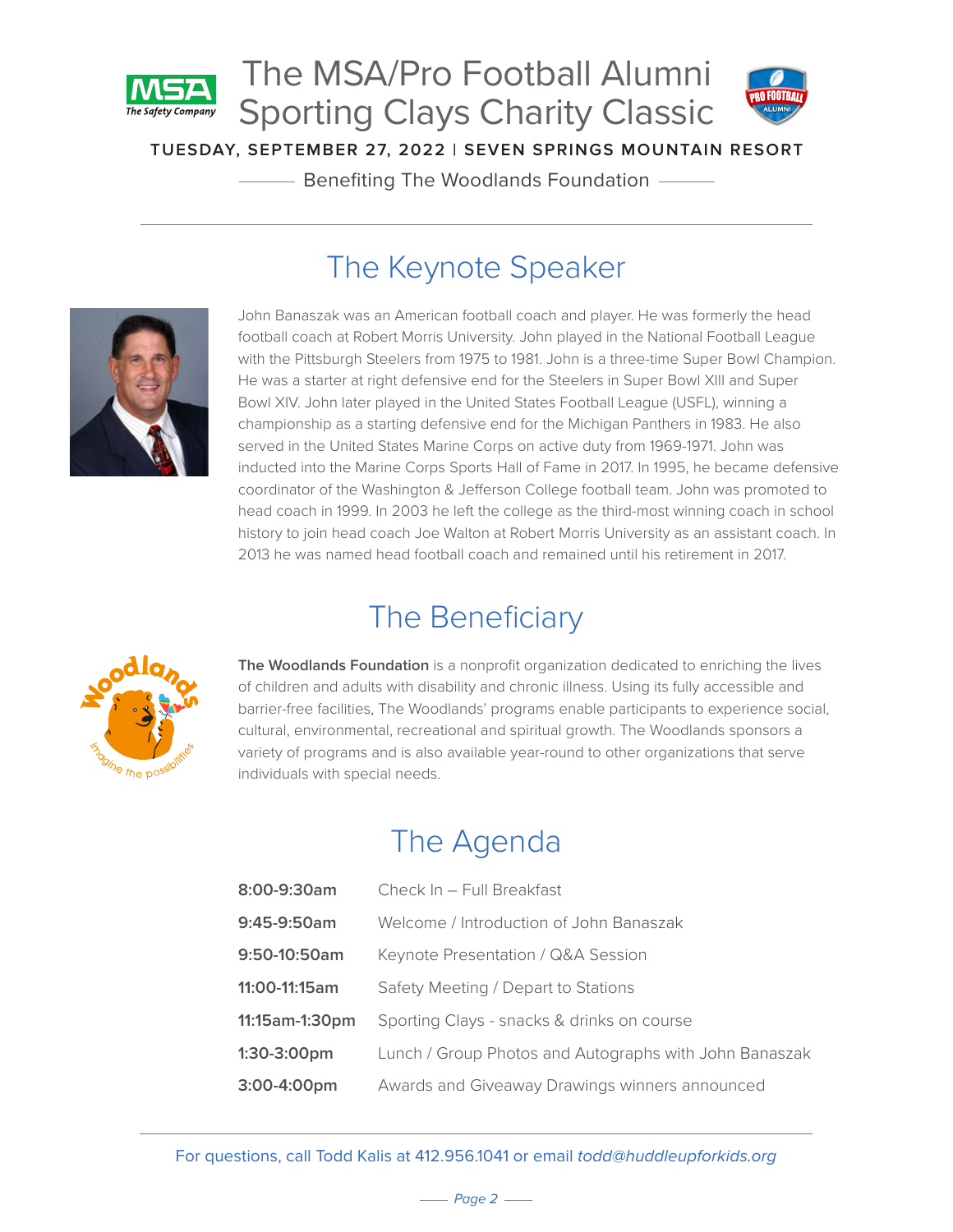

The MSA/Pro Football Alumni Sporting Clays Charity Classic



**TUESDAY, SEPTEMBER 27, 2022 | SEVEN SPRINGS MOUNTAIN RESORT**

 $-$  Benefiting The Woodlands Foundation  $-$ 

### Team Sponsorship & Registration

#### ☐ **Four-Person Team - \$2,500**

#### **All teams will receive:**

- 4 Seats to John Banaszak Keynote Speech and Q&A
- 4 Group photos with John Banaszak
- 4 Commemorative footballs inscribed by John Banaszak to the recipient
- 1 Station sign with your corporate name and/or logo
- Tickets for all give-away drawings
- Verbal recognition at Awards Ceremony
- Logo on HuddleUpForKids.org (1 Year)
- Logo on event brochure

#### **All participants will receive:**

- 100 clay targets plus ammo (12 ga. only)
- Full Breakfast & Lunch
- Eye/Ear safety wear
- Premier Gift Package
- ☐ **I cannot attend but please accept my donation of:**  $\frac{1}{2}$

#### **Payment Information:**

| City, State, Zip: 2000 |
|------------------------|
|                        |
|                        |

#### **Checks should be made payable to:**

Huddle Up for Kids Foundation (Tax Exempt ID #81-1817117)

- $\Box$  Attached is a check in the amount of \$
- ☐ Please invoice me.
- □ Electronic Transfer (you will be contacted for additional information)
- □ Credit Card:

☐ Visa ☐ Mastercard ☐ Discover ☐ Amex

\_\_\_\_\_\_\_\_\_\_\_\_\_\_\_\_\_\_\_\_\_\_\_\_\_\_\_\_\_\_\_\_\_\_\_\_\_\_\_\_\_\_

\_\_\_\_\_\_\_\_\_\_\_\_\_\_\_\_\_\_\_\_\_\_\_\_\_\_\_\_\_\_\_\_\_\_\_\_\_\_\_\_\_\_

Card Number

Expiration Date

 $\Box$  PayPal (Invoice will be emailed to you)

#### **Please Return Form and Check to:**

Todd Kalis Huddle Up For Kids Foundation 127 Majestic Drive, Mars, PA 16046 Phone: 412.956.1041 Email: todd@huddleupforkids.org